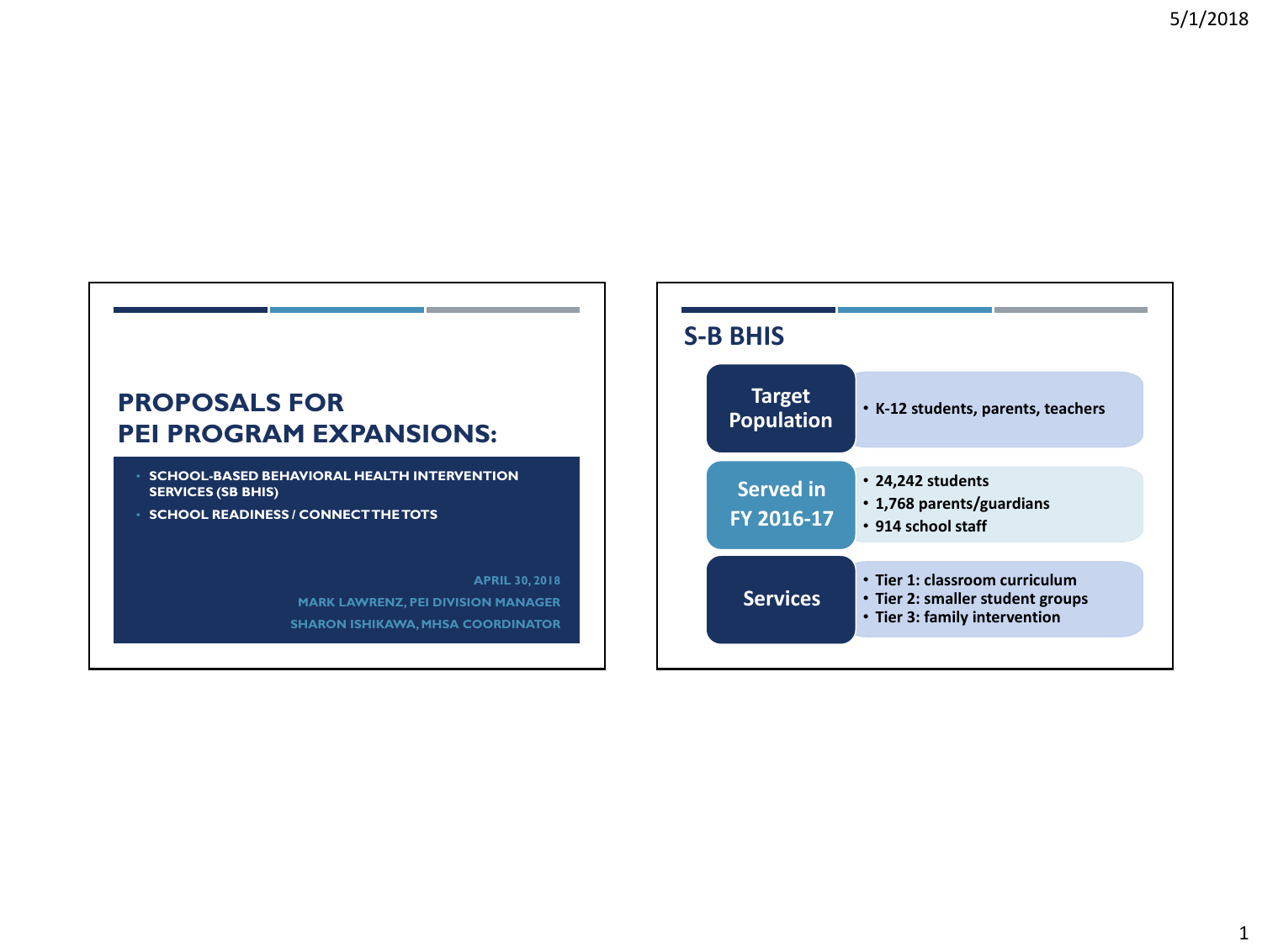

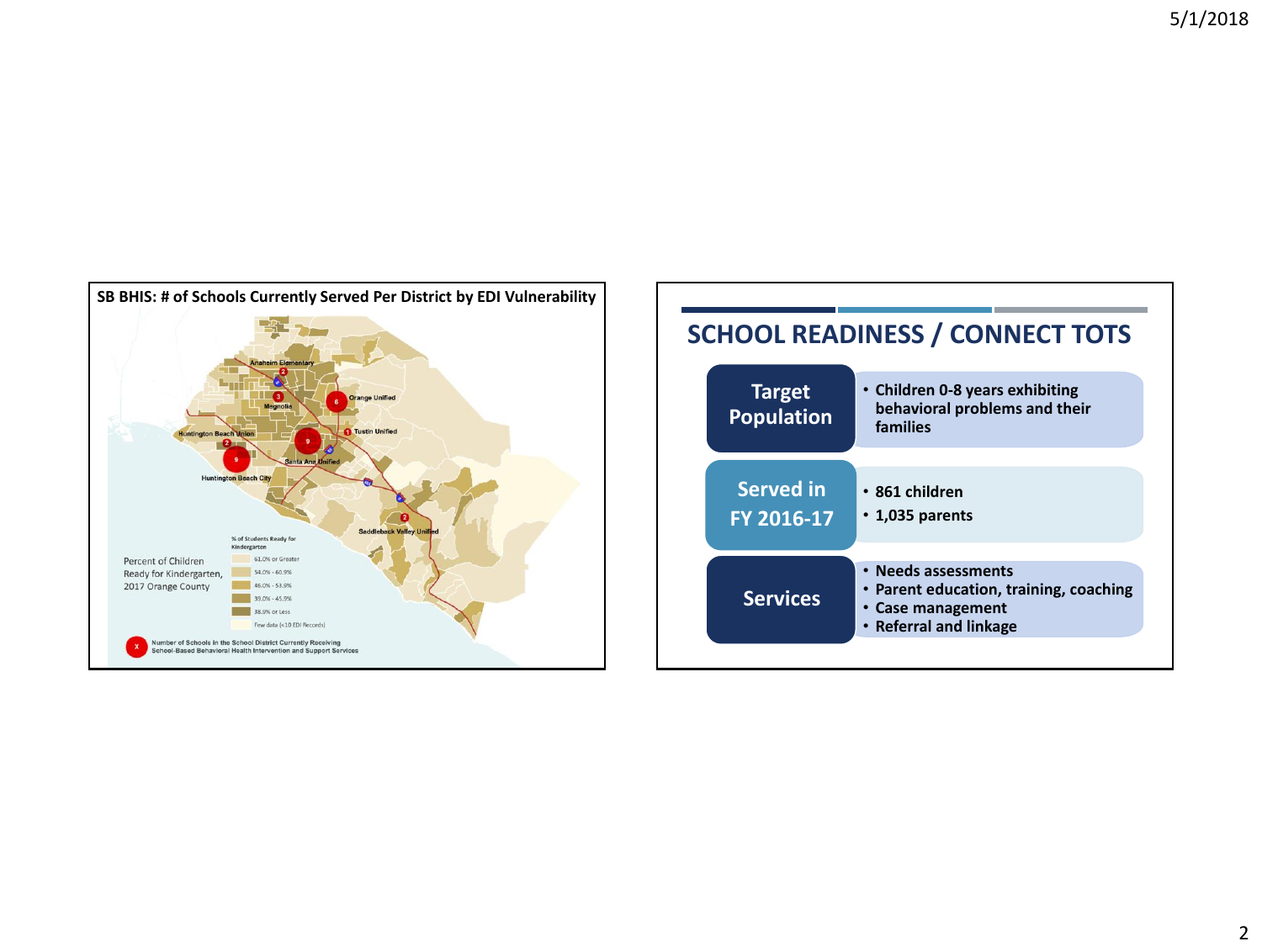5/1/2018